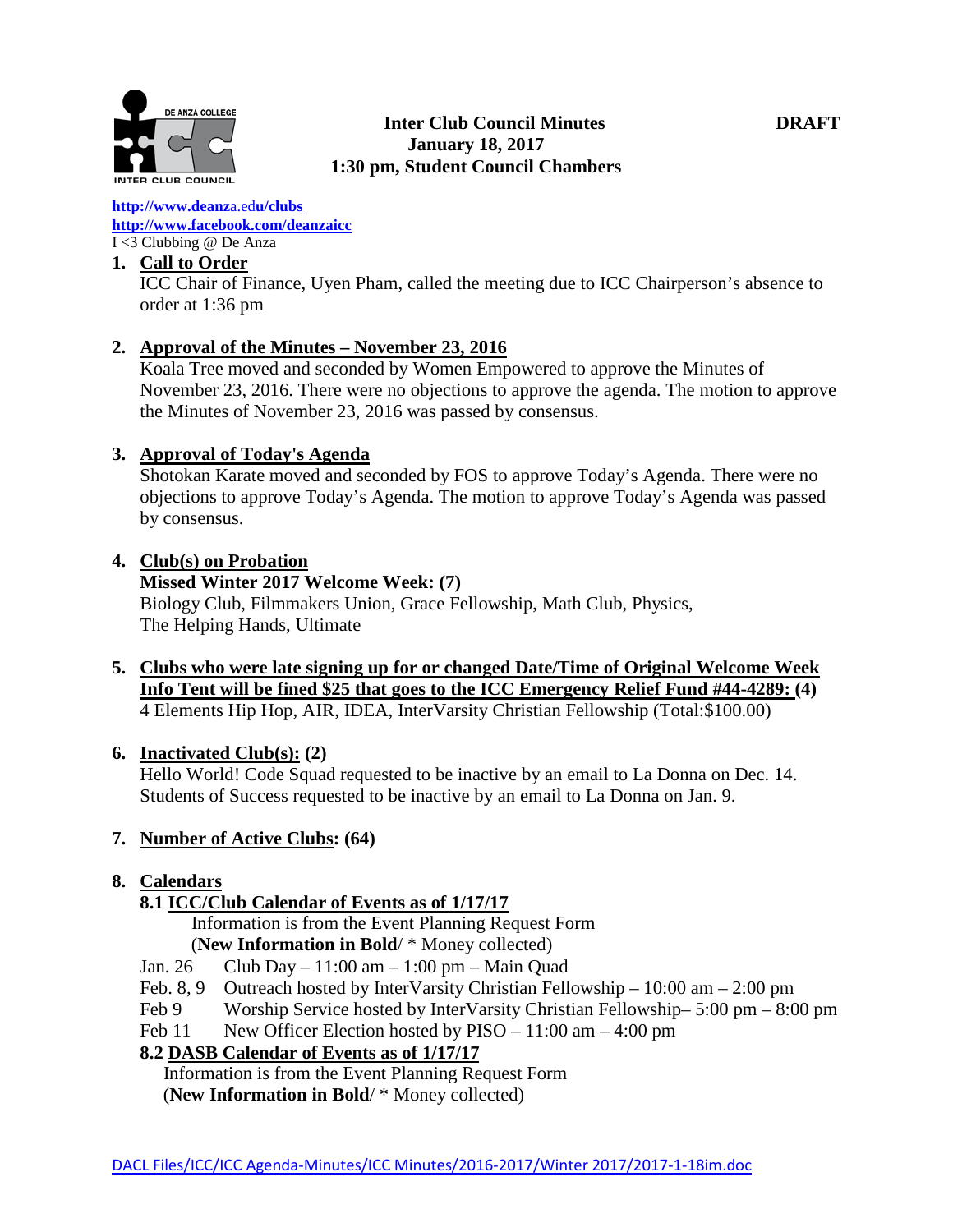# **9. ICC/Club Account Balance Status as of 1/17/17 (New Information in Bold)**

| Club/ICC Allocation Account            | $(#41-54730)$ | \$8,273.04  |
|----------------------------------------|---------------|-------------|
| <b>ICC Allocation-New Club Account</b> | $(#41-54720)$ | \$1,100.00  |
| <b>ICC Emergency Relief Account</b>    | $(#44-4289)$  | \$3,095.05  |
| <b>ICC Events Award Account</b>        | $(#41-54600)$ | \$8,850.00  |
| <b>ICC</b> Inactive Hold               | $(#44-4300)$  | \$16,409.63 |
| <b>ICC Scholarship Account</b>         | $(#44-4310)$  | \$9,246.35  |
| ICC                                    | $(#44-4320)$  | \$2,461.63  |
|                                        |               |             |

#### **10. Business**

### **10.1 Club Banner Budget Request**

Chemistry Club moved and seconded by Auto Tech to approve Koala Tree's request of \$150.00 from Club/ICC Allocation Account #41-54730 to Koala Tree #41-54281-4013 for Club Banners (Club Day). Shotokan Karate moved and seconded by Women Empowered to end discussion. There were no objections to end discussion. The motion to approve Koala Tree's request of \$150.00 from Club/ICC Allocation Account #41-54730 to Koala Tree #41-54281-4013 \$150.00 for Club Banners (Club Day) was passed by consensus.

JAA moved and seconded by UNICEF to approve FOS's request of \$150.00 from Club/ICC Allocation Account #41-54730 to FOS #41-54236-4013 for Club Banners (Club Day). 4 Elements Hip Hop moved and seconded by Shotokan Karate to end discussion. There were no objections to end discussion. The motion to approve FOS's request of \$150.00 from Club/ICC Allocation Account #41- 54730 to FOS #41-54236-4013 \$150.00 for Club Banners (Club Day) was passed by consensus.

LEAD moved and seconded by JAA to approve Chemistry Club's request of \$150.00 from Club/ICC Allocation Account #41-54730 to Chemistry #41-54064- 4013 for Club Banners (Club Day). 4 Elements Hip Hop moved and seconded by Women Empowered to end discussion. There were no objections to end discussion. The motion to approve Chemistry Club's request of \$150.00 from Club/ICC Allocation Account #41-54730 to Chemistry #41-54064-4013 \$150.00 for Club Banners (Club Day) was passed by consensus.

### **10.2 Club Day**

Tiffany Kam, ICC Chair of Programs reminded clubs to blow up balloons from 9:00am – 10:30am. Check in at ICC Tent at 10:30am – 11:15am.ICC Group Photo at 1:00pm and clean-up area and check out with the ICC Officers.

|                            | Club Day is mandatory for clubs to attend.                                                     | Alternative date in case of rain |
|----------------------------|------------------------------------------------------------------------------------------------|----------------------------------|
| Date:                      | Thursday, January 26, 2017                                                                     | February 2, 2017                 |
|                            | Thursday, April 27, 2017                                                                       | May 4, 2017                      |
| Time:                      | 11:00 am - 1:00 pm                                                                             |                                  |
|                            | ** Please remember to check in by 11 am at ICC Tent in front of Fountain and                   |                                  |
|                            | check out starting at 1 pm with one of the ICC Officers or ICC Secretary who will be wearing a |                                  |
| <b>Bright Blue t-shirt</b> |                                                                                                |                                  |
| Location:                  | Main Ouad                                                                                      |                                  |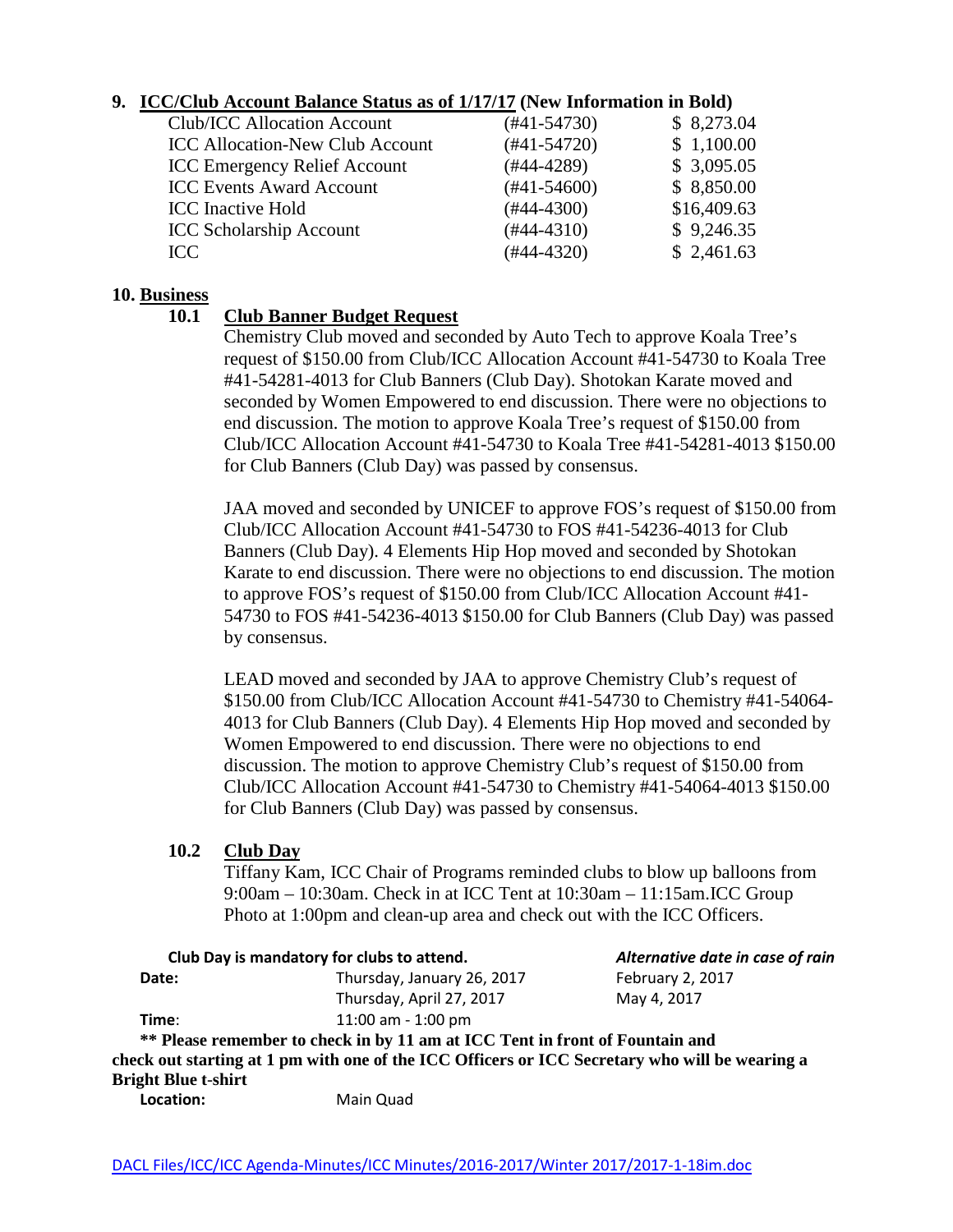| $9:00$ am – 10:30am                   | Blow up (5) Balloons (clubs need to have at least 2 club members)                                                                               |
|---------------------------------------|-------------------------------------------------------------------------------------------------------------------------------------------------|
| $9:00$ am – 11:00am                   | Set Up Club Tables (1Table/2 Chairs)                                                                                                            |
| 10:30am - 11:15amCheck in at ICC Tent |                                                                                                                                                 |
| $1:00 \text{pm} - 1:30 \text{pm}$     | Clean up (Put away tables and chairs, remove trash from your area)<br>Check out (find an ICC Officer in a Blue T-SHIRT to check your club area) |

#### **Clubs must CHECK OUT before leaving; failure to do so will result in a \$25 fine.**

\$100: Award for Clubs

- Best Decorated Club Table (3 awards)
- Best Spirited (3 awards)
- Best Group Performance (song/dance/skit/poem etc.) (4 awards) (A drawing may be held)

**SIGN UP FOR A PERFORMANCE TIME AT THE ICC MEETING OR THE FRONT DESK OF THE OFFICE OF COLLEGE LIFE OFFICE – Ask for Sign Up Sheet. PERFORMANCES CAN BE A DANCE, SINGING, CHANTING, POETRY READING, SPORTS EXIBIT, DEMONSTRATION, SKIT, OR GAME ACTIVITY THAT IS PERFORMED BY CLUB MEMBERS OR INVOLVES AUDIENCE.**

*Please present your music in a USB flash drive to the DJ for your performance. FINES OF \$25 IF CLUB LEAVES TABLE/CHAIR OR FAILS TO PERFORM. A DOUBLE FINE OF \$50 WILL BE GIVEN TO CLUBS WHO COMMIT BOTH OFFENSES. Reminder!! Print Club Handouts before Club Day Have Club Room File Drawer Key* 

Please Check-in 5 minutes before your performance at the ICC Tent Tables and chairs are provided. Each club is limited to one (1) table and two (2) chairs. **CHOICE OF LOCATION IS ON A FIRST COME BASIS.**

Each club will need to provide:

- Volunteers to set up and return one (1 table and 2 chairs available at the Flag Pole or Fountain Area)
- Club sign and decorations.
- Food items need to be wrapped. Don't bring candy that will melt on a warm day.
- Club Banner, Sign or Poster with the Club Name Please assist other clubs who may ask for help with their table/chair.

Reminder - No homemade food or loud music. If a club cannot participate in Club Day, a written note must be submitted at least twenty-four (24) hours prior to the event. Please check in at the ICC Info Table when you set up and when you leave. Clean up your immediate area. Club(s) will be charged a \$25 fine if the area is not cleaned up or it you leave your table or chairs.

### **CLUB(S) ON TRIAL**

• Will have to share their table with another prospective club. Set up in front of the Administration Building near the Flag Pole. Check in at the ICC tent first before setting up.

### **10.3 ICC Concessions Code Proposed Changes**

Tiffany reviewed the proposed changes to the ICC Concessions Code. The ICC will vote at the next ICC Meeting.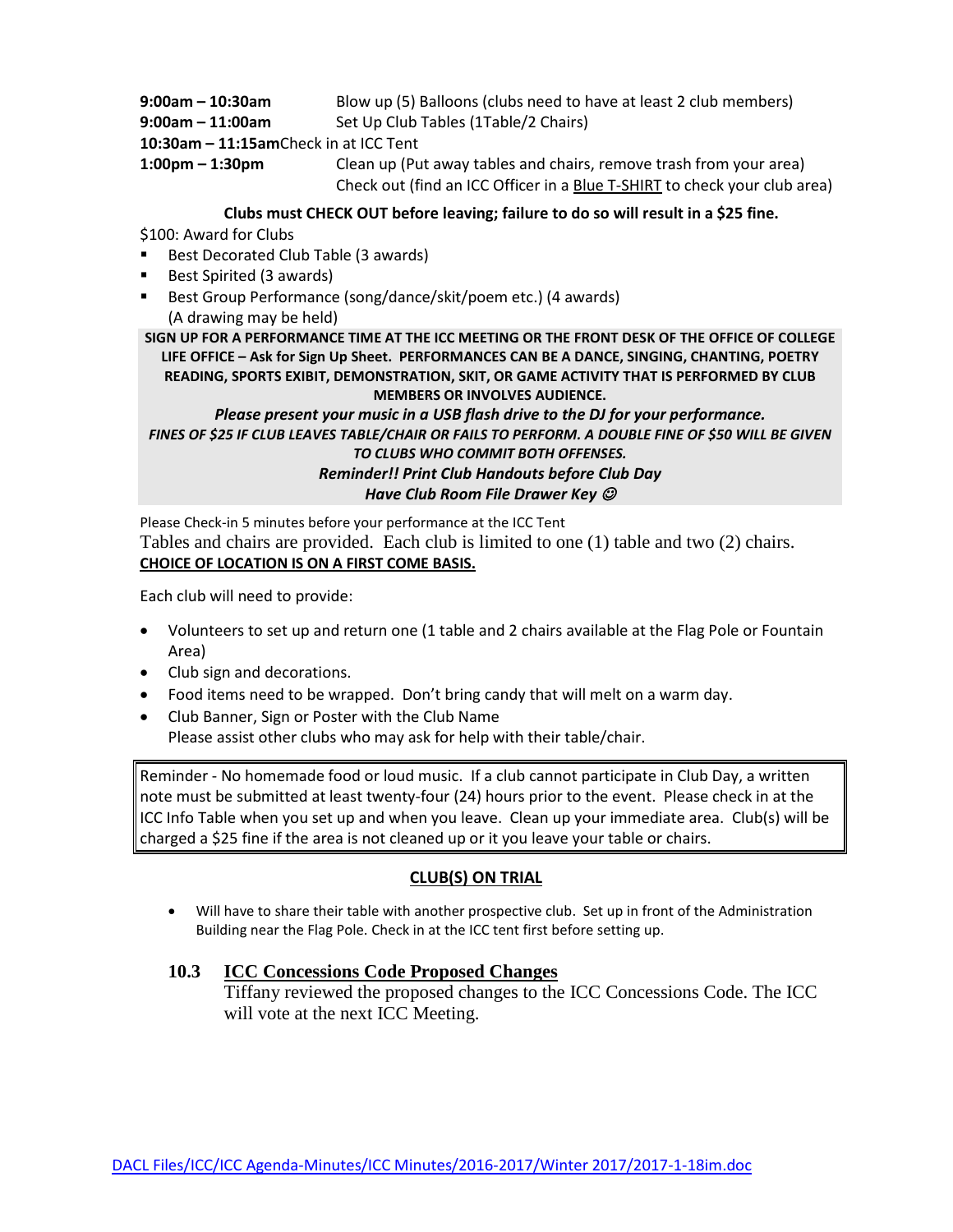#### ARTICLE I, SECTION 1. Procedure

F. If only one club has turned in a bid for the Concession Stand then that club will be offered the two Concession Stands. This will count as one Concession Stand date.

 **F** G. If a club who was awarded the Concession Stand fails to fulfill its responsibilities on the day of the Flea

 Market then the club will forfeit their right to bid for three months from day of the next available concessions.

 **G** H. A club will be limited to receiving the concessions three times during the academic year (July 1 – June 30).

#### SECTION 4. Community Outreach Drink Stand

- A. There will be one Concession Stand designated as a fundraiser for "Community Outreach" sponsored
- by ICC or a club once per quarter with these designated months: May, August and November.
- B. If there is only one club concession form turned in then that club will automatically receive it.
- C. A drawing will be held to select which Community Outreach program will receive the Concession Stand

when there is more than one club.

D. In the event that no club has bid for the Community Outreach Concession Stand, then the ICC may do the Concession Stand for the ICC Scholarship or ICC Emergency Relief Fund or there will be a drawing to determine which club will receive it.

SECTION **4** 5. Inclement Weather

SECTION **5** 6. July/August/September/October Concessions

A. Concessions forms will be due at the designated ICC meeting. If possible each club will receive one concession stand. If there are not enough clubs for each month's concessions then the ICC may operate a stand to benefit the ICC Scholarship and then there will be a drawing to determine which club(s) will receive an additional concession stand **or another De Anza student organization may operate the July, August, September Concessions.**

ARTICLE II, SECTION 1. Club Responsibilities

D. Provide **six (6)** five (5) De Anza students for the Concession Stand to begin at designated time.

E. All **six (6)** five (5) club members need to arrive at one time at the Food Services back loading dock behind the Food Service area (the large area where the truck makes deliveries). Failure to have enough workers will result in the club not working the concessions.

ARTICLE IV, SECTION 1. Financial Breakdown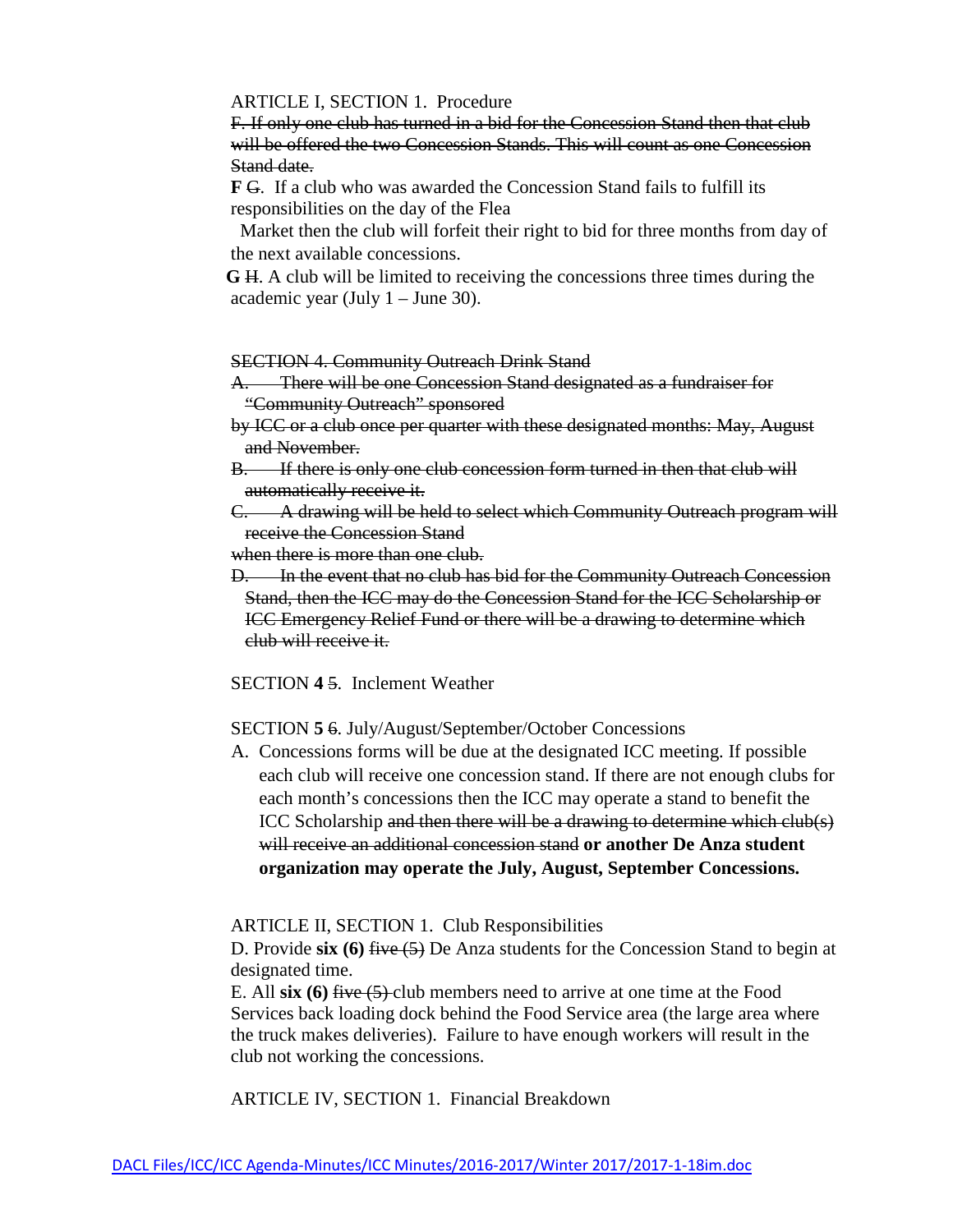C.The ICC Emergency Relief and Community Support Fund will receive 2% per concession.

D.The ICC General Fund will receive 1% per concession.

 **C** E.A breakdown of costs will be given to the club(s) and advisor(s) within two (2) weeks proceeding the concession but clubs will be eligible to draw against those funds earlier.

# **10.4 Welcome Week Info Tent Drawing-Winter, 2017**

Thank you clubs for participating Winter 2017 Welcome Week Info Tent. The Welcome Week drawing for 4@\$50 was held. Congratulations to Circle K, ETC, Ethical International Career Planning and FOS for winning \$50 for your club.

# **11. Reports**

# **ICC Chairperson: Nicole Bu**

- 1. Submit the lavender form to reserve a room for club meetings!
- 2. Update blue roster if officer changed
- 3. Good luck on a new quarter.

# **ICC Chair of Finance: Uyen Pham**

- 1. Hi everyone, welcome back!
- 2. Please note that you can print from the computer in Office of College Life for Club Day (Black and White only).
- 3. Normally, you can submit a budget request from ICC for printing, but due to Monday being a holiday, you can't do it this time. Our budget is running lower, so please be mindful to request as soon as possible.

# **ICC Chair of Programs: Tiffany Kam**

- 1. Club Karaoke will be held on the Jan 19th, come and join us! Two \$50 drawing for clubs who participated! Drawing will be held Jan. 26 – clubs must be present to win!
- 2. Club Day will be held on the Jan 26th, please sign up for the Club Day entertainment to win the \$100 Best Performance Awards!!
- 3. The Flea Market Concession Bid will be held on Jan 25th, clubs who are interested in the Concession, please fill in the bid form and hand it to me before the start of next general meeting.

# **ICC Chair of Marketing: vacant**

# **DASB Liaison: Kurumi Sasaki**

1. The DASB Diversity and Events Committee is holding International Day and looking for participants. Date: March 6th Monday Time: 11:30am - 1:30pm Location: Main Quad Some examples of how you can participate: Traditional dance, folk songs, fashion show of traditional clothes, information board/poster of the culture/country, games...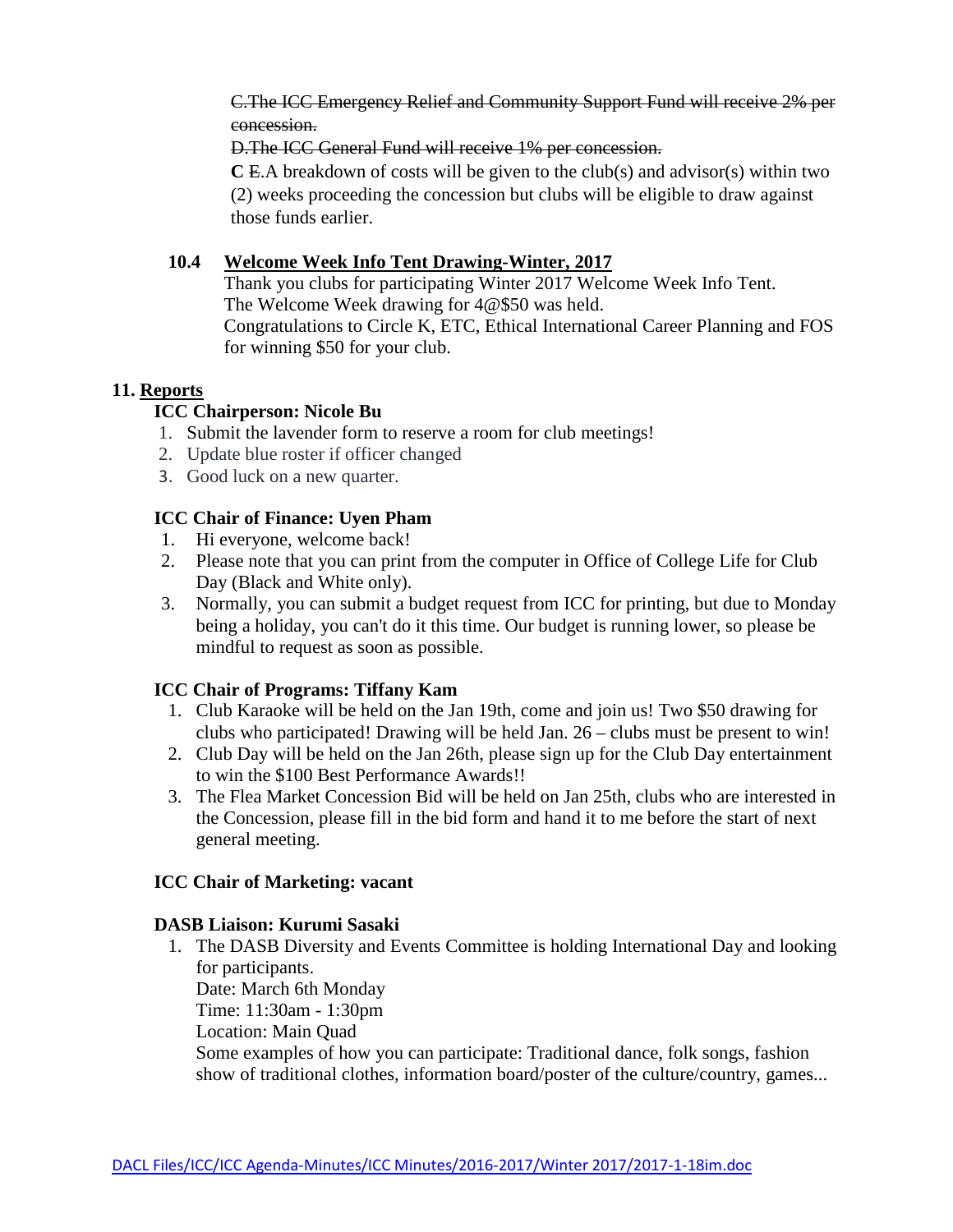This will be a good opportunity for clubs to promote themselves besides upcoming club day.

Refreshments will be provided for participants on the event day.

# **ICC Advisor: La Donna Yumori-Kaku**

- 1. Happy 2017-Year of the Rooster. Wishing you a happy, healthy and successful year!
- 2. Club Meeting Room Request Reminder The ICC Code requires that all clubs need to schedule their club meeting by the  $3<sup>rd</sup>$  week of each quarter (except summer). If the club fails to turn in an Event Planning Request Form then the club will be put on probation. Clubs are required to have a club meeting once a month. Even if your advisor has reserved a meeting room for your club then please let me know all the dates, time and location of the club meetings. You may either use an Event Planning Form to indicate that the room is already reserve or you may email me the information.
- 3. Club Event in the Patio/Main Quad for winter quarter: Please plan to have alternative indoor location due to possibility of rain.
- 4. Club Constitutions: They are on [www.deanza.edu/clubs](http://www.deanza.edu/clubs) these are the current copies that we have. Any changes to the constitution have to be approved at a club meeting with a quorum (50% plus one of your membership) and 2/3 of the club members at the club meeting. Then the revising copy needs to be submitted to the ICC Officers Agenda Meeting for final review. The revised copy need to be sent to me in Word Document and then it will be posted on the De Anza College Club website.
- 5. ICC Equipment: Reminder it is the clubs responsibility to return borrowed equipment on time. Other clubs may be counting on the equipment. Please let us know if the equipment is not working properly.
- 6. Winter Welcome Week: De Anza Clubs helped 784 students according to the tally sheets. Thanks!

|                                                             | <b>Probation</b> | <b>Absent</b> | <b>Probation</b><br><b>Present</b> | <b>Probation</b><br><b>Absent</b> |
|-------------------------------------------------------------|------------------|---------------|------------------------------------|-----------------------------------|
| <b>4 Elements Hip Hop Club</b>                              | X                |               |                                    |                                   |
| <b>Accounting &amp; Finance Club</b>                        |                  | X             |                                    |                                   |
| <b>Anime Club</b>                                           | X                |               |                                    |                                   |
| <b>Artificial Intelligence for Robotics (AIR)</b>           |                  | X             |                                    |                                   |
| <b>Auto Technology</b>                                      | X                |               |                                    |                                   |
| <b>Badminton Club</b>                                       | X                |               |                                    |                                   |
| <b>Biology Club</b>                                         |                  |               | X                                  |                                   |
| <b>Cheer and Dance Team</b>                                 | X                |               |                                    |                                   |
| <b>Chemistry Club</b>                                       | X                |               |                                    |                                   |
| <b>Chinese Student &amp; Scholars Association</b><br>(CSSA) |                  | X             |                                    |                                   |

# **12. Roll Call**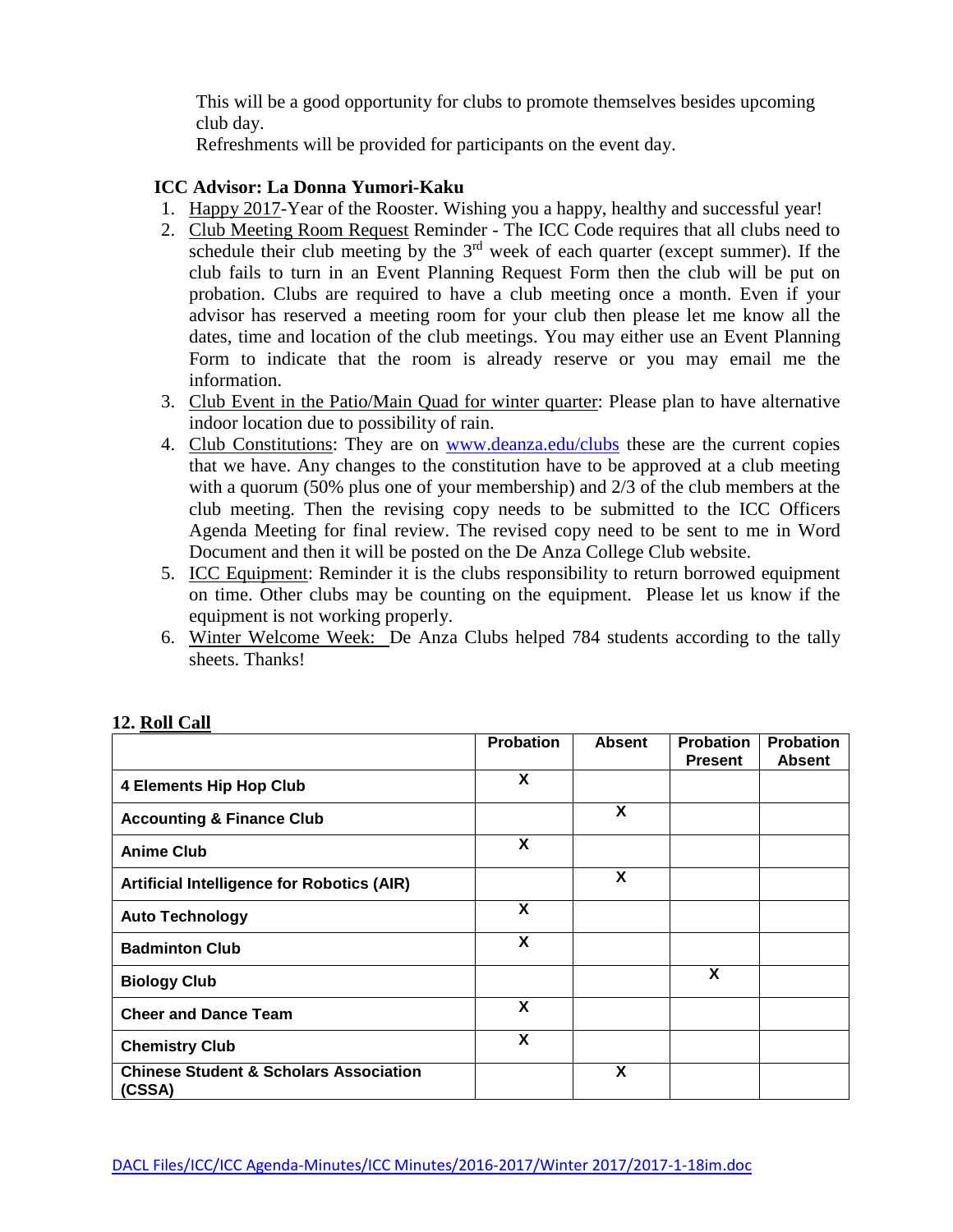|                                                | <b>Probation</b>          | <b>Absent</b>             | <b>Probation</b><br><b>Present</b> | <b>Probation</b><br><b>Absent</b> |
|------------------------------------------------|---------------------------|---------------------------|------------------------------------|-----------------------------------|
| <b>Circle K</b>                                | X                         |                           |                                    |                                   |
| <b>Cross Cultural Partners Club (CCPC)</b>     | $\overline{\mathbf{x}}$   |                           |                                    |                                   |
| <b>Clean Energy Club</b>                       | $\overline{\mathbf{x}}$   |                           |                                    |                                   |
| <b>Competitive Gamers Club</b>                 | $\overline{\mathbf{x}}$   |                           |                                    |                                   |
| <b>DA Dance Crew</b>                           |                           | X                         |                                    |                                   |
| <b>DECA</b>                                    | X                         |                           |                                    |                                   |
| Deep Mind X                                    |                           | $\overline{\mathbf{x}}$   |                                    |                                   |
| <b>Desi Student Association (DSA)</b>          | $\overline{\mathbf{x}}$   |                           |                                    |                                   |
| <b>Developers' Guild</b>                       | $\overline{\mathbf{x}}$   |                           |                                    |                                   |
| <b>Engineering Technology Club (ETC)</b>       | $\overline{\mathbf{x}}$   |                           |                                    |                                   |
| eSports                                        | $\boldsymbol{\mathsf{X}}$ |                           |                                    |                                   |
| <b>Ethical International Career Planning</b>   | $\overline{\mathbf{x}}$   |                           |                                    |                                   |
| <b>Explorers' Nest</b>                         | $\boldsymbol{\mathsf{X}}$ |                           |                                    |                                   |
| <b>Fellowship of Overseas Students (FOS)</b>   | $\overline{\mathbf{X}}$   |                           |                                    |                                   |
| <b>Filmmakers Union</b>                        |                           |                           | $\boldsymbol{\mathsf{X}}$          |                                   |
| <b>Go Club</b>                                 |                           | $\overline{\mathbf{X}}$   |                                    |                                   |
| <b>Grace Fellowship</b>                        |                           |                           | $\boldsymbol{\mathsf{X}}$          |                                   |
| <b>Hong Kong Student Association (HKSA)</b>    |                           | $\overline{\mathbf{X}}$   |                                    |                                   |
| <b>IDEA</b>                                    |                           | X                         |                                    |                                   |
| <b>Improv &amp; Sketch Comedy</b>              | $\boldsymbol{\mathsf{X}}$ |                           |                                    |                                   |
| <b>International Student Volunteers (ISV)</b>  |                           | $\boldsymbol{\mathsf{X}}$ |                                    |                                   |
| InterVarsity Christian Fellowship at De Anza   | $\overline{\mathbf{X}}$   |                           |                                    |                                   |
| <b>Iranian Student Association (ISA)</b>       | $\overline{\mathbf{X}}$   |                           |                                    |                                   |
| <b>Japanese and American Association (JAA)</b> | $\overline{\mathbf{x}}$   |                           |                                    |                                   |
| <b>K-Pop Dance Club</b>                        | $\overline{\mathbf{x}}$   |                           |                                    |                                   |
| <b>Koala Tree</b>                              | $\overline{\mathbf{x}}$   |                           |                                    |                                   |
| Korean Student Association (KSA)               | $\overline{\mathbf{x}}$   |                           |                                    |                                   |
| Latina/o Empowerment at De Anza (¡LEAD!)       | $\overline{\mathbf{x}}$   |                           |                                    |                                   |
| <b>Marketing Club</b>                          | X                         |                           |                                    |                                   |